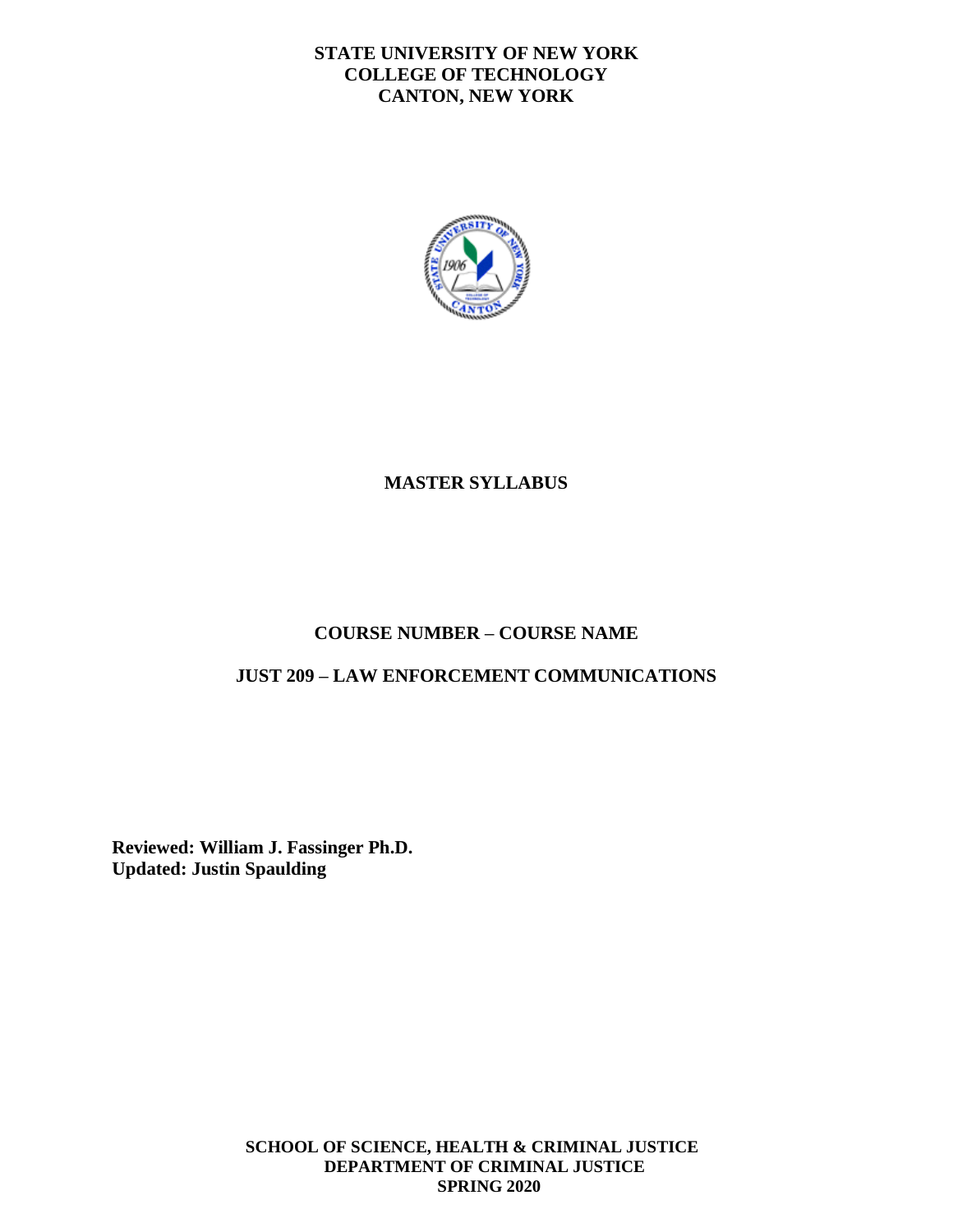- **A. TITLE**: Law Enforcement Communications
- **B. COURSE NUMBER:** JUST 209
- **C. CREDIT HOURS:** 3
- **D. WRITING INTENSIVE COURSE**: No
- **E. COURSE LENGTH:** 15 weeks
- **F. SEMESTER(S) OFFERED:** Fall/Spring
- **G. HOURS OF LECTURE, LABORATORY, RECITATION, TUTORIAL, ACTIVITY:** 3 lecture hours per week
- **H. CATALOG DESCRIPTION:** This course prepares students to write clear, accurate and grammatically correct police reports, evidence and laboratory documents, arrest and search warrants, depositions, statements, and other associated law enforcement documents. Methods of communication such as note taking and interviewing mechanics will be addressed. Spelling and court testimony will be addressed.
- **I. PRE-REQUISITES/CO-REQUISITES:** JUST 101, Introduction to Criminal Justice or permission of instructor

# **J. GOALS (STUDENT LEARNING OUTCOMES):**

By the end of this course, the student will be able to:

## **I. STUDENT LEARNING OUTCOMES:**

| <b>Course Student Learning</b><br><b>Outcome</b> [SLO]                                 | <b>PSLO</b>                                                                        | <b>GER</b> | ISLO                        |
|----------------------------------------------------------------------------------------|------------------------------------------------------------------------------------|------------|-----------------------------|
| a. Demonstrate their ability to<br>write a clear and concise police<br>report.         | 1. Students will<br>understand the basic<br>concepts of writing a<br>police report |            | 1. Communication<br>Written |
| b. Collect all necessary<br>information in relation to a<br>variety of investigations. |                                                                                    |            |                             |

| <b>KEY</b>  | <b>Institutional Student Learning Outcomes [ISLO</b> |
|-------------|------------------------------------------------------|
|             | $1 - 5$                                              |
| <b>ISLO</b> | <b>ISLO &amp; Subsets</b>                            |
| #           |                                                      |
| 1           | <b>Communication Skills</b>                          |
|             | Oral [O], Written [W]                                |
| 2           | <b>Critical Thinking</b>                             |
|             | Critical Analysis [CA], Inquiry & Analysis [IA],     |
|             | Problem Solving [PS]                                 |
| 3           | <b>Foundational Skills</b>                           |
|             | Information Management [IM], Quantitative            |
|             | Lit,/Reasoning [QTR]                                 |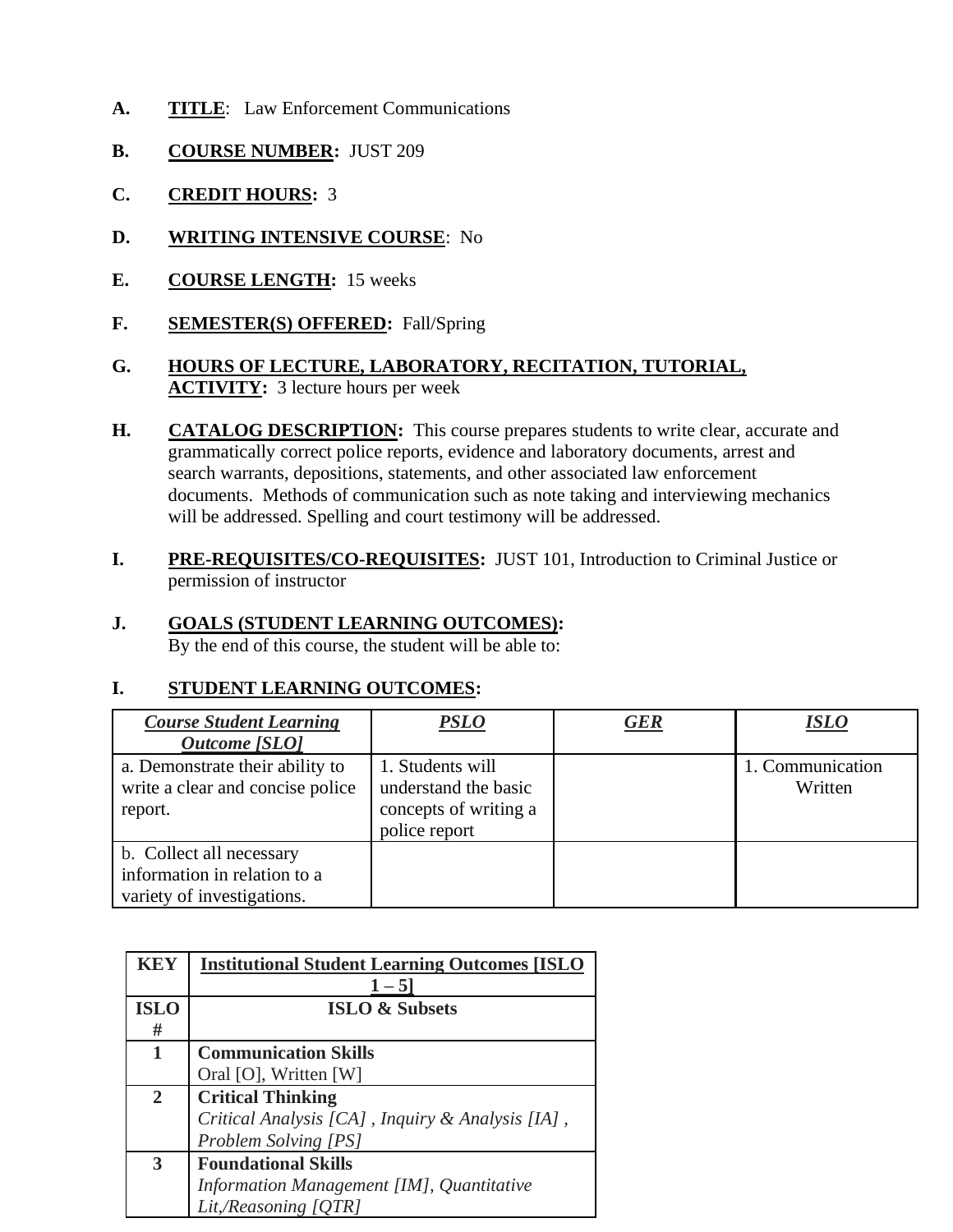| $\overline{4}$ | Social Responsibility<br>Ethical Reasoning [ER], Global Learning [GL],<br>Intercultural Knowledge [IK], Teamwork [T] |
|----------------|----------------------------------------------------------------------------------------------------------------------|
|                |                                                                                                                      |
|                |                                                                                                                      |
| 5              | Industry, Professional, Discipline Specific<br>Knowledge and Skills                                                  |
|                |                                                                                                                      |

# **J. APPLIED LEARNING COMPONENT:** Yes\_\_\_\_\_\_ No\_x\_\_\_\_\_<br>**K.** TEXTS: Morris, K. & Merson, M. (2017). *Report Writing for Law Enforcement*

*Professionals.* Boston, MA: Pearson. ISBN 978-0-13-335045-6

#### **REFERENCES:**

L. REFERENCES:<br>M. EQUIPMENT: Technology enhanced classroom

#### **N. GRADING METHOD:** A-F

#### **O. SUGGESTED MEASUREMENT CRITERIA/METHODS:**

- Exams
- Quizzes
- Assignments
- Oral presentations

#### **P. DETAILED COURSE OUTLINE:**

- I. Topic
	- A. Content
	- B. Content
	- C. Content
- II. Topic
	- A. Content
	- B. Content
	- C. Content

# **Q. LABORATORY OUTLINE:**

- I. Note taking skills
	- 1. Accurately recording information
	- 2. Proper editing and use of notes
- II. Description of objects and locations
	- 1. Accurately describe items of evidence
	- 2. Accurately and completely describe geographic locations
- III. The use of sketches to depict crime scenes
	- 1. Basic crime scene sketch elements
	- 2. Triangulation sketches
	- 3. Rectangular sketches
	- 4. Prepare notes in support of scene sketches
- IV. Interviewing and recording information
	- 1. Conduct interviews
	- 2. Develop and collect all needed information